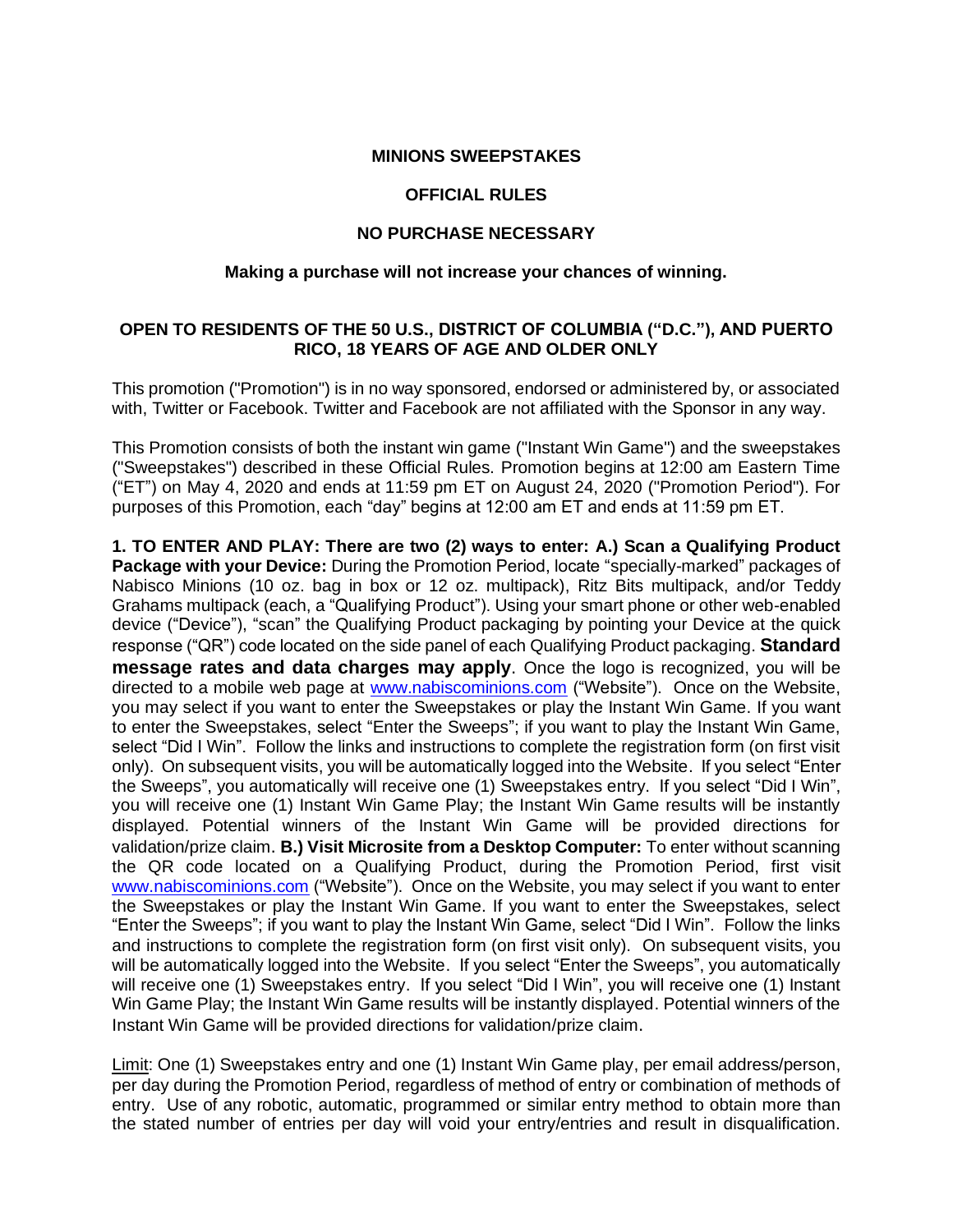Potential winners are subject to verification before any prize will be awarded. Sweepstakes entries or Instant Win Game plays that are lost, late, incomplete, damaged, misdirected, illegible, corrupted or non-compliant with these Official Rules in any way are void and will not be accepted.

**BONUS SWEEPSTAKES ENTRIES:** After you enter the Promotion, you can earn bonus Sweepstakes entries, as described below.

**Facebook Referral:** Share a message about the Promotion on your Facebook wall. The wall post will contain a unique link to the Promotion. If a friend subsequently enters the Promotion through the unique link, you will receive one (1) bonus Sweepstakes entry. Limit: Up to three (3) bonus Sweepstakes entries, per email address/person, per day during the Promotion Period for this method.

**Twitter Share:** Tweet a message about the Promotion on Twitter. The Tweet will contain a unique link to the Promotion. If a friend subsequently enters the Promotion through the unique link, you will receive one (1) bonus Sweepstakes entry. Limit: Up to one (3) bonus Sweepstakes entries, per email address/person, per day during the Promotion Period for this method.

Your Facebook and/or Twitter Share message must be posted to your Facebook or Twitter account (as applicable) through the Website [www.nabiscominions.com.](http://www.nabiscominions.com/) If you share the Promotion through any other means, including directly to your personal wall or feed, you will not be able to earn bonus Sweepstakes entries.

**"Lose" the Instant Win Game:** If you play the Instant Win Game and receive a "lose" message, meaning you are not a potential winner of an Instant Win Game Prize, you will receive one (1) bonus Sweepstakes entry. Limit: Up to one (3) bonus Sweepstakes entries, per email address/person, per day during the Promotion Period for this method.

### **Receipt Upload and Alternate Methods:**

- i. Make a Qualifying Purchase: During the Promotion Period, purchase a Qualifying Product, as outlined and defined above. In addition, you may also purchase Minions Mini OREO Multipacks or Minion Mini CA! Multipacks (subject to availability, herein each an "Additional Qualifying Product"). Be sure to keep your receipt. Take an image of your entire receipt. The receipt image must be clear and legible, include the purchase date and time, and show the Qualifying Product/Additional Qualifying Product, the Qualifying Product/Additional Qualifying Product price and total amount spent. Each receipt can only be uploaded once. Visit the Website and upload the image of your receipt where prompted. Once your receipt is validated, you will receive one (1) bonus Sweepstakes entry. Date on receipt must be within the Promotion Period.
- ii. Upload Image: To receive a bonus Sweepstakes entry without making a purchase and uploading a receipt, during the Promotion Period, take a picture of yourself with the image provided at https://go.aws/3aQJWty ("Photograph"). Then, visit the Website and upload your Photograph (in the "Submit Receipt" section of the Website). By doing so, you will receive one (1) bonus Sweepstakes entry.

Limit: Up to one (1) bonus Sweepstakes entry, per email address/person, per day during the Promotion Period for method (i) **or** (ii), above.

Acceptable formats for the Photograph submitted via the Website are .gif, .png, .tiff, .bmp, and .jpeg. If any individuals other than yourself appear in the Photograph, you must have the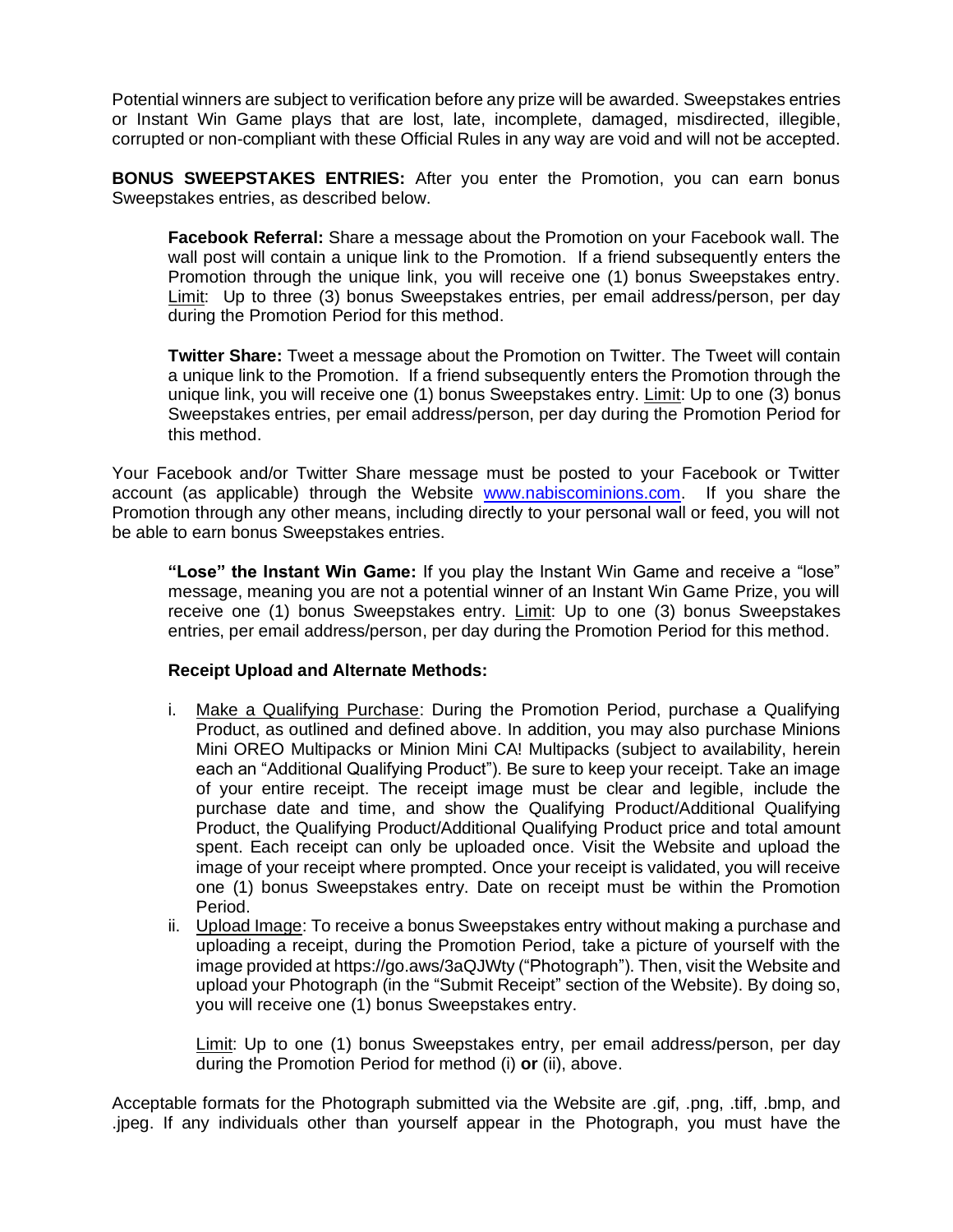permission of the individuals (or their parents' or legal guardians' permission if individuals are minors) to use their image in the Photograph. Proof of such permission may be required at Sponsor's discretion. Uploading any Photograph further constitutes your (or your parent's/legal guardian's if you are deemed a minor in the state in which you reside ("Minor")) consent to grant the Sponsor certain rights in and to the Photograph, as described, below. Each Photograph entered must meet all Photograph Guidelines (described below) and be different from any Photograph(s) previously submitted by you. (For example, you may vary your expression, wear different clothing, etc.) Entry must be made in your name only, regardless of whether others contributed to or appear in the Photograph. Photographs that are found to be copies of other Photographs previously entered or to contain content plagiarized from other websites and/or publications, or to contain content prohibited by the Photograph Guidelines will be void and will result in disqualification of the Photograph and may also, at the discretion of the Sponsor, result in disqualification of the entrant who submitted the Photograph.

**Photograph Guidelines**: Photographs cannot: (a) be sexually explicit or suggestive, violent or derogatory of any ethnic, racial, gender, religious, professional or age group, profane or pornographic, contain or reference nudity or any materially dangerous activity; (b) promote alcohol, illegal drugs, tobacco, firearms/weapons (or the use of any of the foregoing), any activities that may appear unsafe or dangerous, or any particular political agenda or message; (c) be obscene or offensive, endorse any form of hate or hate group; (d) contain or reference trademarks, logos (except Sponsor's) or trade dress owned by others, or advertise or promote any brand or product (except Sponsor's) of any kind, without permission, or contain any personal identification, such as license plate numbers, personal names, e-mail addresses or street addresses; (e) contain copyrighted materials owned by others without permission; and (f) contain materials embodying the names, likenesses, photographs, or other indicia identifying any person, living or dead, without permission. By entering a Photograph you (or your parent/legal guardian if you are a Minor) warrant and represent that: (a) it has not been previously published; (b) it has not received previous awards; (c) it does not infringe upon the copyrights, trademarks, rights of privacy, publicity or other intellectual property or other rights of any person or entity; and (d) publication of the Photograph via various media including Web posting and posting in social media, will not infringe on the rights of any third party. Entrant (or his/her parent/legal guardian if entrant is a Minor) will indemnify and hold harmless Sponsor from any claims to the contrary. Any Photograph that, in the sole opinion of Sponsor, is deemed to be inappropriate for publication or inclusion in the Sweepstakes for any reason will be void and disqualified.

**Rights in Photographs:** In consideration of entrant's Photograph being submitted for this Promotion and included as an entry in the Sweepstakes prize drawing, each entrant (and his/her parent or legal guardian, if entrant is a Minor) hereby grants to the Sponsor a non-exclusive, irrevocable, fully paid, universal license to use, copy, sublicense, transmit, distribute, publicly or privately perform, publish, edit, delete or display such Photograph, or any portion thereof, in any media now known or hereafter devised including, but not limited to, all forms of television and all forms of internet and wireless protocol without limitation and without any further right of approval or compensation. Each entrant (and his/her parent or legal guardian, if entrant is a Minor) authorizes the Sponsor and any entities affiliated or in privity with the Sponsor, to utilize, for eternity and in any manner they see fit, the Photograph submitted to Sponsor and to make derivative works from such material. Each entrant (and his/her parent or legal guardian, if entrant is a Minor) agrees that the results and proceeds of such use shall become the property of Sponsor and/or Sponsor's licensees, and shall be freely assignable by Sponsor and that the Promotion Parties (defined in Rule 2, below) and their assignees and licensees shall have no obligations whatsoever to entrant. Sponsor is not obligated to use any of the above mentioned rights, information or materials, but may do so and may edit such information or materials, at Sponsor's sole discretion, without further obligation or compensation. Each entrant (and his/her parent or legal guardian, if entrant is a Minor) releases the Promotion Parties and each of their respective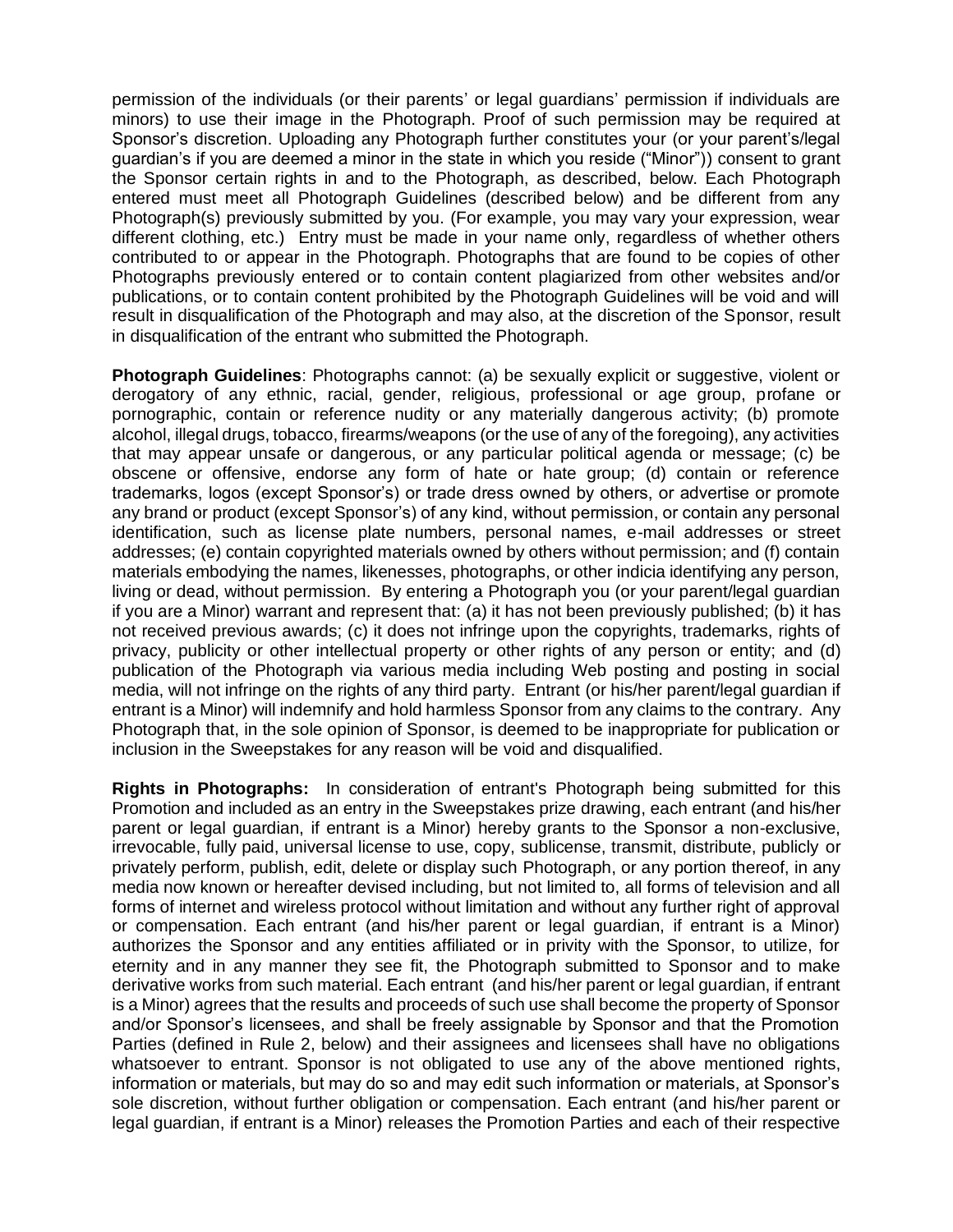assignees and licensees, from any and all claims or liability (now known or hereafter arising), including but not limited to any claims for defense and/or indemnity, in connection therewith. Each entrant (and his/her parent or legal guardian, if entrant is a Minor) agrees and acknowledges that participation in the Sweepstakes, including, without limitation, the entrant's decision to provide the entrant's Photograph to Sponsor for purposes of the Sweepstakes, shall not give rise to any confidential, fiduciary, implied-in-fact, implied-in-law, or other special relationship between the Promotion Parties and entrant, does not place the Promotion Parties in a position that is any different from the position held by members of the general public with regard to elements of the entrant's Photograph, and that the only contracts, express or implied, between the Promotion Parties, and entrant are as set forth in these Official Rules. In addition, by participating in the Promotion, each entrant (and his/her parent or legal guardian, if entrant is a Minor) hereby grants permission for the Promotion Parties to use entrant's name, likeness, voice, quotes, comments, biographical information, and/or image for the purpose of advertising, trade, or promotion without further notice, permission, compensation or consideration in any and all media now known or hereafter developed throughout the universe, unless prohibited by law.

**2. ELIGIBILITY:** Open only to residents of the 50 United States, D.C., and Puerto Rico 18 years of age or older at the time of entry, except for employees of Mondelēz Global, LLC ("Sponsor"), Merkle Inc. ("Administrator"), HMT Associates, Inc., Universal city Development Partners, Ltd., Universal City Studios LLC, VaynerMedia, LLC. Creative Drive, their respective affiliates, subsidiaries and agencies (collectively "Promotion Parties"), and members of their immediate families (defined as including spouse, biological, adoptive and step- parents, grandparents, siblings, children and grandchildren, and each of their respective spouses, regardless of where they reside) or persons living in the same household (whether related or not) of any of the above. Void outside the 50 United States, D.C., Puerto Rico and where prohibited.

**3. WINNER DETERMINATION: SWEEPSTAKES:** Administrator will select the potential Sweepstakes Grand Prize winner, in a random drawing, from all eligible entries received during the Promotion Period through all entry methods combined (including bonus entries) on or around August 25, 2020. The potential Sweepstakes Grand Prize winner will be notified by the email address used to enter the Promotion. **INSTANT WIN GAME:** There will be one hundred thirty (130) random, computer-generated winning times during the Promotion Period. If you are the first player to play the Instant Win Game at or after one of the randomly-generated times, you will be a potential instant winner of the prize indicated.

The potential Sweepstakes Grand Prize winner (or his/her parent/legal guardian if winner is a Minor) must execute and return a Declaration of Compliance, Liability Release and, where permitted by law, Publicity Release (collectively "Declaration") within five (5) days of first attempted delivery or potential winner forfeits the prize and it may be awarded to an alternate winner in a random drawing from among all remaining eligible entries. Each potential winner of a physical Instant Win Game prize will be required to provide his/her mailing address for prize fulfillment purposes within five (5) days of first attempted delivery of prize notification or potential winner forfeits the prize and it may be awarded to an alternate winner in a random drawing from among all remaining eligible entries. The return of any prize/prize notification as undeliverable may result in disqualification and the prize may be awarded to an alternate winner in the appropriate manner described above, as determined by Sponsor in its sole discretion. In the event that the potential Sweepstakes Grand Prize winner or a potential winner of an Instant Win Game prize valued over \$25 is disqualified for any reason, Sponsor will award the applicable prize to an alternate winner by random drawing from among all remaining eligible entries. Any prize won by a Minor will be awarded in the name of the winner's parent/legal guardian. Unclaimed Instant Win Game prizes valued at \$25 or less will remain unawarded. Instant Win Game prizes will be fulfilled within approximately 8-10 weeks after the conclusion of the Promotion and verification of winners' eligibility and compliance with these Official Rules.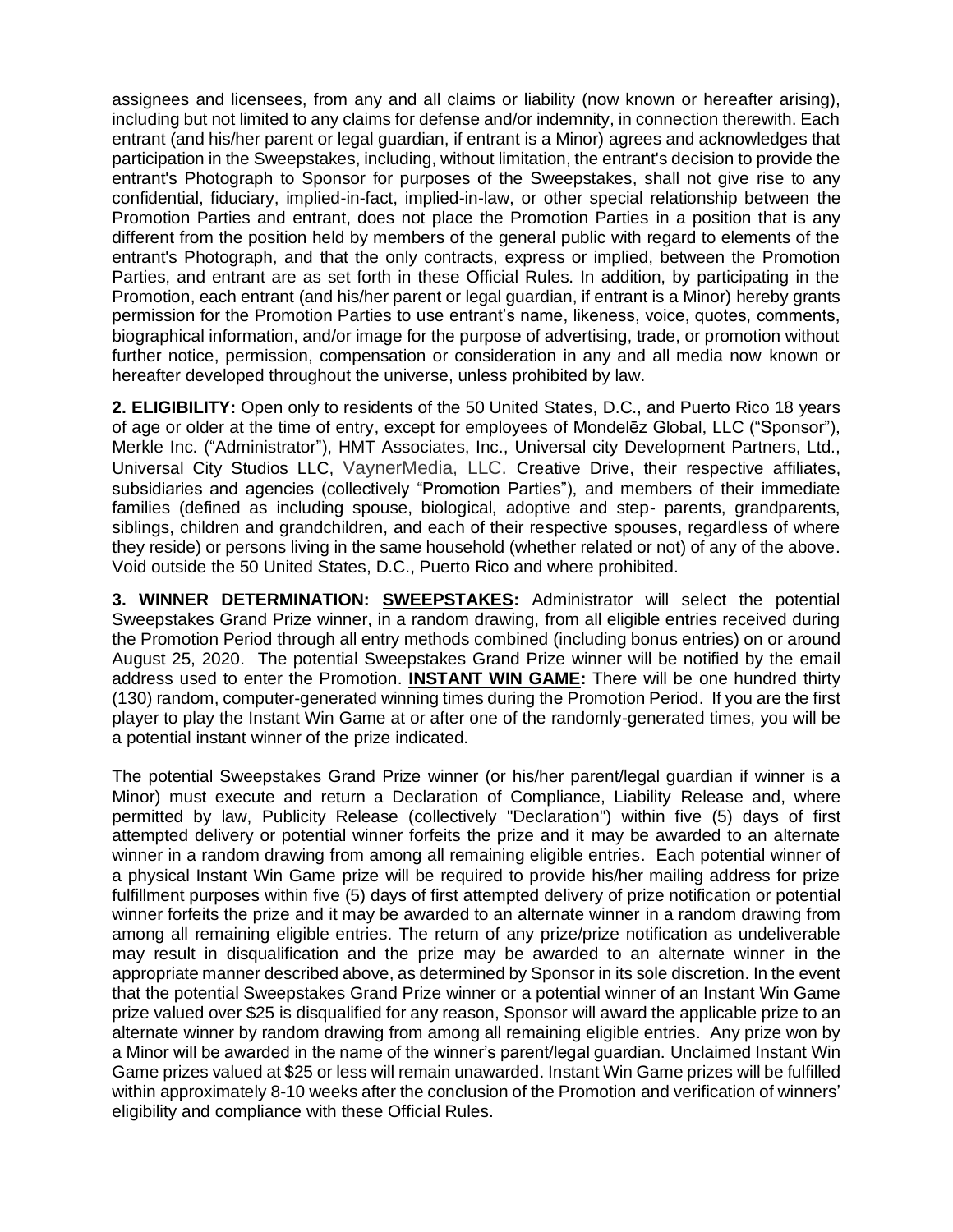# **4. PRIZES AND APPROXIMATE RETAIL VALUES ("ARV"):**

**SWEEPSTAKES: One (1) Grand Prize:** The Grand Prize winner must choose one (1) of the following trip packages for four (4):

**Universal Orlando Resort**: Trip package includes: 4 day/3 night trip for four (4) to Orlando, FL. Trip consists of roundtrip economy (coach) class air travel for four (winner and three guests) from major airport nearest winner's residence (as determined by Sponsor) to Orlando, FL; 4 days/3 nights hotel accommodations (two rooms, double occupancy); roundtrip ground transportation between destination airport/hotel; a gift bag; (4) 3-Day theme park tickets; and \$3,000 in spending money for the winner only. ARV of this Grand Prize option is \$13,200.00. Actual value may vary based on airfare fluctuations and distance between departure and destination. Winner will not receive difference between actual value and ARV.

# **OR**

**Universal Studios Hollywood**: Trip package includes: 4 day/3 night trip for four (4) to Los Angeles, CA. Trip consists of roundtrip economy (coach) class air travel for four (winner and three guests) from major airport nearest winner's residence (as determined by Sponsor to Los Angeles, CA; 4 days/3 nights hotel accommodations (two rooms, double occupancy); roundtrip ground transportation between destination hotel/airport; a gift bag; General Admission theme park tickets for three (3) days for winner and three guests and \$3,100 in spending money for the winner only. ARV of this Grand Prize option is \$13,400.00. Actual value may vary based on airfare fluctuations and distance between departure and destination. Winner will not receive difference between actual value and ARV.

Regardless of chosen trip option, Winner must complete the trip by December 31, 2021 or prize will be forfeited. Winner and Sponsor must mutually agree to and determine travel dates or prize will be forfeited. Trip must be booked at least twenty-one (21) days prior to departure. Travel and accommodations are subject to availability and blackout dates. Travel must be round trip. Sponsor will determine airline and flight itinerary in its sole discretion. No refund or compensation will be made in the event of the cancellation or delay of any flight. Travel is subject to the terms and conditions set forth in these Official Rules, and those set forth by the Sponsor's airline carrier of choice as detailed in the passenger ticket contract. All expenses and incidental travel costs not expressly stated in the package description above, including but not limited to, meals, incidentals, gratuities, passenger tariffs or duties, airline fees, surcharges, airport fees, service charges or facility charges, personal charges at lodging, security fees, taxes or other expenses are the responsibility solely of winner. Unless child or legal ward of winner or of another adult travel companion, each travel companion must be over the age of majority in the jurisdiction in which s/he resides as of the date of departure and must travel on same itinerary and at the same time as the winner. If winner is a Minor, at least one (1) travel companion must be winner's parent/legal guardian. Travel companions must execute liability/publicity releases prior to issuance of travel documents as a condition of accompanying winner. Travel restrictions, conditions and limitations may apply.If in the judgment of Sponsor air travel is not required due to winner's proximity to prize location, ground transportation will be substituted for round trip air travel at Sponsor's sole discretion; winner will receive no compensation for the difference in value. Sponsor will not replace any lost, mutilated, or stolen tickets, travel vouchers or certificates.

Odds of winning the Sweepstakes prize depend on the number of eligible entries received through all entry methods combined (including bonus entries) during the Promotion Period.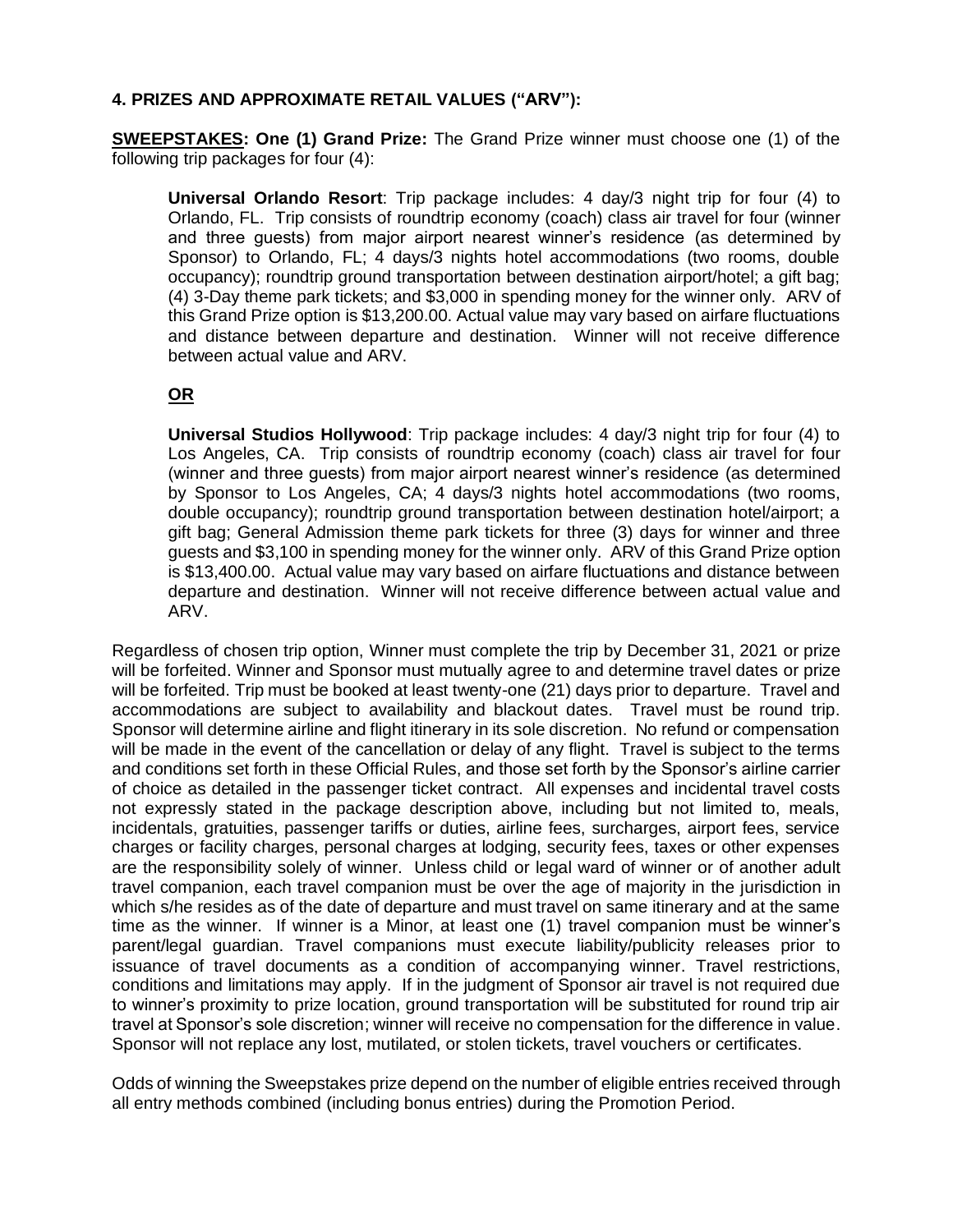# **INSTANT WIN GAME:**

| Quantity | <b>Prize Description</b>                                                                                                                                         | <b>ARV</b> |
|----------|------------------------------------------------------------------------------------------------------------------------------------------------------------------|------------|
| 25       | A "home movie theater" prize package consisting of one (1)<br>projector, one (1) screen, two (2) floor pillows, two (2)<br>blankets and assorted Nabisco product | \$390      |
| 10       | One (1) lunch bag, one (1) travel coffee mug and assorted<br>Nabisco product                                                                                     | \$70       |
| 20       | One (1) waffle maker, two (2) coffee mugs and assorted<br>Nabisco product                                                                                        | \$66       |
| 25       | A "back to school essentials" prize package consisting of<br>one (1) backpack, one (1) pencil pouch, one (1) water bottle<br>and assorted Nabisco product        | \$60       |
| 25       | One (1) fleece sweatshirt, one (1) card game and assorted<br>Nabisco product                                                                                     | \$32       |
| 25       | One (1) t-shirt, one (1) card game and assorted Nabisco<br>product                                                                                               | \$24       |

Odds of winning an Instant Win Game prize depend on the number of eligible Instant Win Game plays divided by the number of prize(s) available.

Limit one (1) Sweepstakes prize and one (1) Instant Win Game prize, per email address/person/household. No substitutions or transfers of prizes permitted by winners. Sponsor reserves the right to substitute a prize (or portion thereof) of equal or greater value if an advertised prize (or portion thereof) become unavailable. The actual value of electronic prizes is subject to price fluctuations in the consumer marketplace based on, among other things, any gap in time between the date the ARV is estimated for purposes of these Official Rules and the date the prize is awarded or redeemed. Winner will not be compensated for any difference in value between ARV and actual value of prize at the time the prize is awarded. All prizes are awarded "as is" without warranty of any kind, express or implied, on the part of the Sponsor. Winners agree to look to the manufacturer of the prize, and not the Sponsor or Administrator, for any warranty on the prize or for any damages arising out of acceptance or use of the prize. Total ARV of all prizes: \$28,070.

**5. PUBLICITY:** Acceptance of prize shall constitute and signify each winner's (and his/her parent's or legal guardian's if winner is deemed a Minor) agreement and consent that Sponsor and its designees may use the winner's name, city, state, likeness, photo, and/or prize information in connection with the Promotion for promotional, marketing, advertising or other purposes, worldwide, in any and all media now known or hereafter devised, including the Internet and social media platforms, without limitation and without further payment, notification, permission or other consideration, except where prohibited by law.

**6. GENERAL RULES:** All income taxes resulting from acceptance of prizes are the responsibility of the winners. By entering the Promotion, entrants (and their parents/legal guardians if entrants are Minors) accept and agree to these Official Rules and the decisions of Administrator, which shall be final in all matters relating to the Promotion. By participating, entrants (and their parents/legal guardians if entrants are Minors) agree to hold Promotion Parties, Facebook, Twitter, and their respective parent companies, subsidiaries, affiliates, directors, officers, employees and assigns, promotion agencies and agents (collectively, "Released Parties") harmless from and against any and all claims and liability arising out of participation in the Promotion or use or redemption of any prize (if applicable). Released Parties are not responsible for lost, misdirected, garbled, damaged, incomplete or late Instant Win Game plays or Sweepstakes entries, or for technical, hardware or software malfunctions, lost or unavailable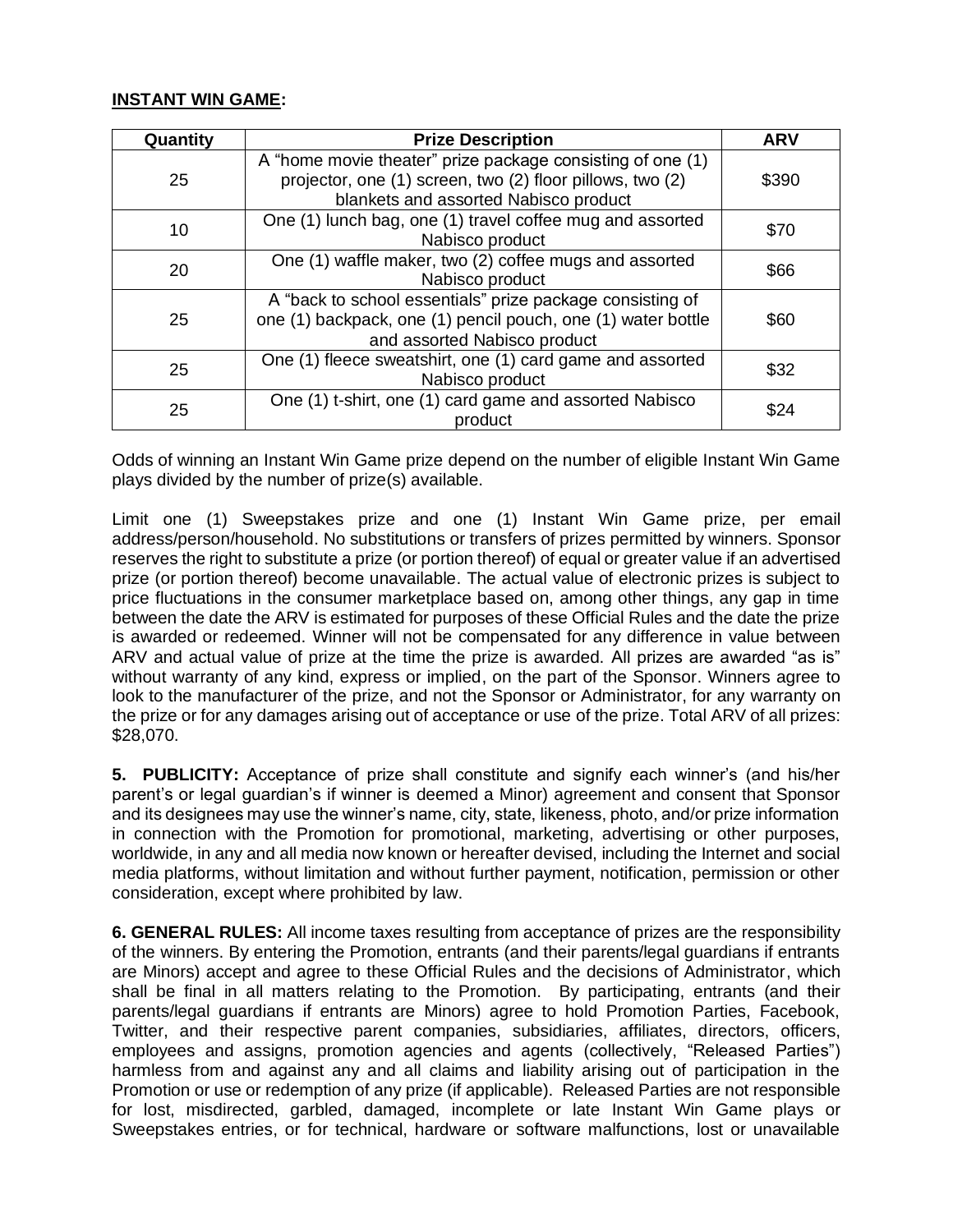network connections, or failed, incorrect, inaccurate, incomplete, garbled or delayed electronic communications whether caused by the sender or by any of the equipment or programming associated with or utilized in this Promotion, or by any human error, which may occur in the programming of this Promotion or in the transmission, receipt or processing of the entries/Instant Win Game plays. If due to a computer programming or other error, more prizes are claimed than are intended to be awarded in this Promotion according to Rule 4, the intended number of prizes will be awarded in a random drawing from among all valid prize claimants. Released Parties are further not responsible for: unauthorized human intervention in any part of the Sweepstakes entry and/or Instant Win Game play processes, or in the Promotion generally; incomplete or inaccurate information on Sponsor's Website whether due to unauthorized human intervention, equipment failure or malfunction, or other cause; electronic or human error which may occur in the administration of the Promotion, or announcement of the winners. In no event will Sponsor be liable for more than the number of prizes stated in Rule 4. If, in the Administrator's opinion, there is any suspected evidence of tampering with any portion of the Promotion, or if technical difficulties compromise the integrity of the Promotion, the Administrator reserves the right to modify or terminate the Promotion in a manner deemed reasonable by the Administrator, at the Administrator's sole discretion. If terminated prior to stated end date/time of the Promotion Period, prizes will be awarded in a random drawing from among all non-suspect entries/Game Plays received as of the date/time of termination. In the event a dispute arises as to the identity of a potentially winning entrant, entry will be declared made by the name on the registration form, provided he/she complies with these Official Rules. All federal, state and local laws apply. Any attempt by any person to deliberately damage the Website or undermine the legitimate operation of this Promotion may be a violation of criminal and civil laws and, should such an attempt be made, Sponsor reserves the right to seek damages from any such person to the fullest extent permitted by law (as well as disqualifying such individual).

**7. DISPUTES:** Entrant (and entrant's parent/legal guardian if entrant is a Minor) agrees that: (i) any and all disputes, claims, and causes of action arising out of or connected with this Promotion or any prizes awarded shall be resolved individually, without resort to any form of class action, and exclusively by the United States District Court for the Eastern District of Michigan or the appropriate Michigan state court located in Oakland County, Michigan; (ii) any and all claims, judgments, and awards shall be limited to actual out-of-pocket costs incurred, including costs associated with entering this Promotion but in no event attorneys' fees; and (iii) under no circumstances will entrant be permitted to obtain awards for and entrant (and entrant's parent/legal guardian if entrant is a Minor) hereby waives all rights to claim punitive, incidental, and consequential damages and any other damages, other than for actual out-of-pocket expenses, and any and all rights to have damages multiplied or otherwise increased. SOME JURISDICTIONS DO NOT ALLOW THE LIMITATIONS OR EXCLUSION OF LIABILITY FOR INCIDENTAL OR CONSEQUENTIAL DAMAGES, SO THE ABOVE MAY NOT APPLY TO YOU. All issues and questions concerning the construction, validity, interpretation, and enforceability of these Official Rules, or the rights and obligations of the entrant and Sponsor in connection with the Promotion, shall be governed by, and construed in accordance with, the laws of the State of Michigan, without giving effect to any choice of law or conflict of law rules (whether of the State of Michigan or any other jurisdiction), which would cause the application of the laws of any jurisdiction other than the State of Michigan.

The invalidity or unenforceability of any provision of these Official Rules shall not affect the validity or enforceability of any other provision. In the event that any provision is determined to be invalid or otherwise unenforceable or illegal, these Official Rules shall otherwise remain in effect and shall be construed as if the invalid or illegal provision were not contained herein.

In the event there is a discrepancy or inconsistency between disclosures or other statements contained in any Promotion-related materials or notifications and these Official Rules, these Official Rules shall prevail, govern and control.